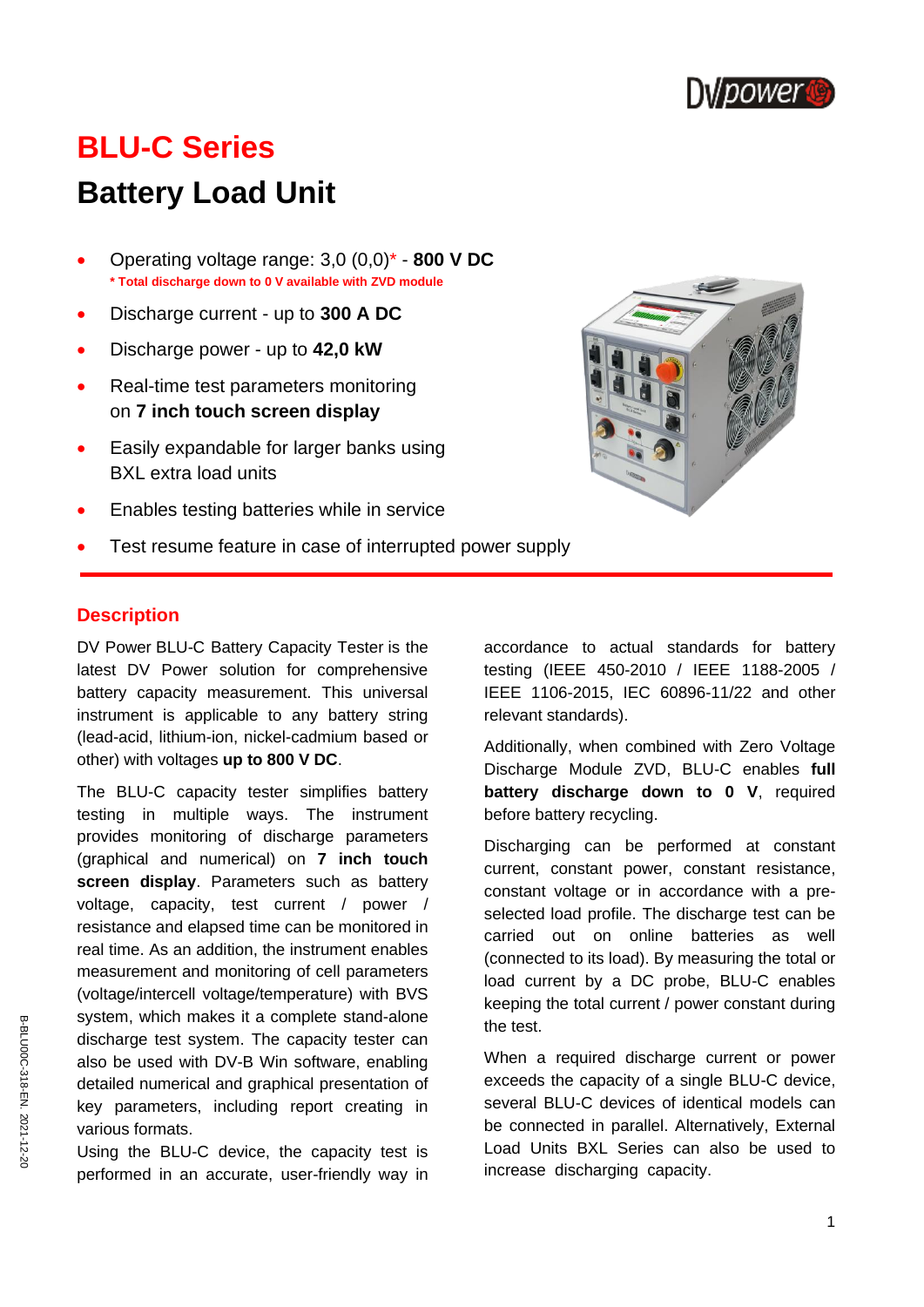

## **Models Overview**

| Model                           | <b>BLU100C</b> | <b>BLU200C</b> | <b>BLU300C</b> | <b>BLU400C</b> | <b>BLU500C</b> | <b>BLU570C</b> | <b>BLU600C</b> | <b>BLU700C</b> | <b>BLU800C</b> |
|---------------------------------|----------------|----------------|----------------|----------------|----------------|----------------|----------------|----------------|----------------|
| Imax(A)                         | 150            | 300            | 220            | 300            | 220            | 100            | 300            | 260            | 100            |
| Umax $(V)^*$                    | 300            | 300            | 300            | 300            | 500            | 570            | 500            | 700            | 800            |
| Pmax (kW)                       | 20             | 42             | 20             | 42             | 20             | 30             | 42             | 42             | 32             |
| <b>BVS</b><br>functionality**   | <b>NO</b>      | <b>NO</b>      | <b>YES</b>     | <b>YES</b>     | <b>YES</b>     | <b>YES</b>     | <b>YES</b>     | <b>YES</b>     | <b>YES</b>     |
| <b>Parallel</b><br>operation*** | NO.            | <b>NO</b>      | <b>YES</b>     | <b>YES</b>     | <b>YES</b>     | <b>YES</b>     | <b>YES</b>     | <b>YES</b>     | <b>YES</b>     |

\* Maximum operating voltage.

\*\* Individual cell voltage monitoring feature.

\*\*\* Parallel operation of 2 or more same model BLU-C units without external current measurement

|         | <b>Batt. voltage</b><br>(V) |                |                          | Maximum currents (A) to 1.85 V / cell |                          |                          |                          |                          |                              |                          |
|---------|-----------------------------|----------------|--------------------------|---------------------------------------|--------------------------|--------------------------|--------------------------|--------------------------|------------------------------|--------------------------|
| Nom.    | Min $/$<br>Max              | <b>BLU100C</b> | <b>BLU200C</b>           | <b>BLU300C</b>                        | <b>BLU400C</b>           | <b>BLU500C</b>           | <b>BLU600C</b>           | <b>BLU570C</b>           | <b>BLU700C</b>               | <b>BLU800C</b>           |
| 3,6     | 3,2<br>4,2                  |                | $\overline{\phantom{a}}$ | $\overline{\phantom{a}}$              | $\overline{\phantom{a}}$ | $\overline{\phantom{a}}$ | $\overline{\phantom{a}}$ | $\blacksquare$           | 50                           | $\overline{\phantom{0}}$ |
| $\bf 6$ | 5,55<br>7,05                | 40             | 50                       | 55                                    | 50                       | 55                       | 50                       | 20                       | 50                           | 20                       |
| 12      | 11,1<br>14,1                | 100            | 100                      | 115                                   | 100                      | 115                      | 100                      | 40                       | 60                           | 40                       |
| 24      | 22,2<br>28,2                | 150            | 200                      | 185                                   | 200                      | 185                      | 200                      | 80                       | 120                          | 80                       |
| 48      | 44,4<br>56,4                | 150            | 200                      | 220                                   | 200                      | 220                      | 200                      | 100                      | 120                          | 100                      |
| 60      | 55,5<br>70,5                | 150            | 200                      | 220                                   | 200                      | 220                      | 200                      | 100                      | 120                          | 100                      |
| 110     | 101,75<br>129,25            | 120            | 300                      | 150                                   | 300                      | 150                      | 300                      | 100                      | 240                          | 100                      |
| 120     | 111,0<br>141,0              | 120            | 300                      | 140                                   | 300                      | 140                      | 300                      | 100                      | 260                          | 100                      |
| 220     | 203,5<br>258,5              | 75             | 150                      | 75                                    | 150                      | 75                       | 150                      | 100                      | 100                          | 100                      |
| 240     | 222,0<br>282,0              | 70             | 150                      | 70                                    | 150                      | 70                       | 150                      | 100                      | 110                          | 100                      |
| 420     | 388,5<br>493,5              |                | $\overline{\phantom{a}}$ | $\overline{\phantom{a}}$              | $\overline{\phantom{a}}$ | 40                       | 65                       | 50                       | 80                           | 50                       |
| 480     | 444,0<br>564,0              |                |                          |                                       |                          |                          |                          | 50                       | 70                           | 50                       |
| 600     | 555,0<br>705,0              |                |                          |                                       |                          | $\overline{\phantom{a}}$ | $\blacksquare$           | $\overline{\phantom{a}}$ | 60                           | 50                       |
| 640     | 592,0<br>752,0              |                |                          |                                       |                          |                          |                          | ٠                        | $\qquad \qquad \blacksquare$ | 40                       |
|         | Weight<br>$(kg /$ lbs)      |                | 18,9 / 41.6 28,5 / 62.7  | 18,9 / 41.6                           | 28,5 / 62.7              | 18,9 / 41.6              | 28,5 / 62.7              | 20,8/45.8                | 28,0 / 61.7                  | 20,8 / 45.8              |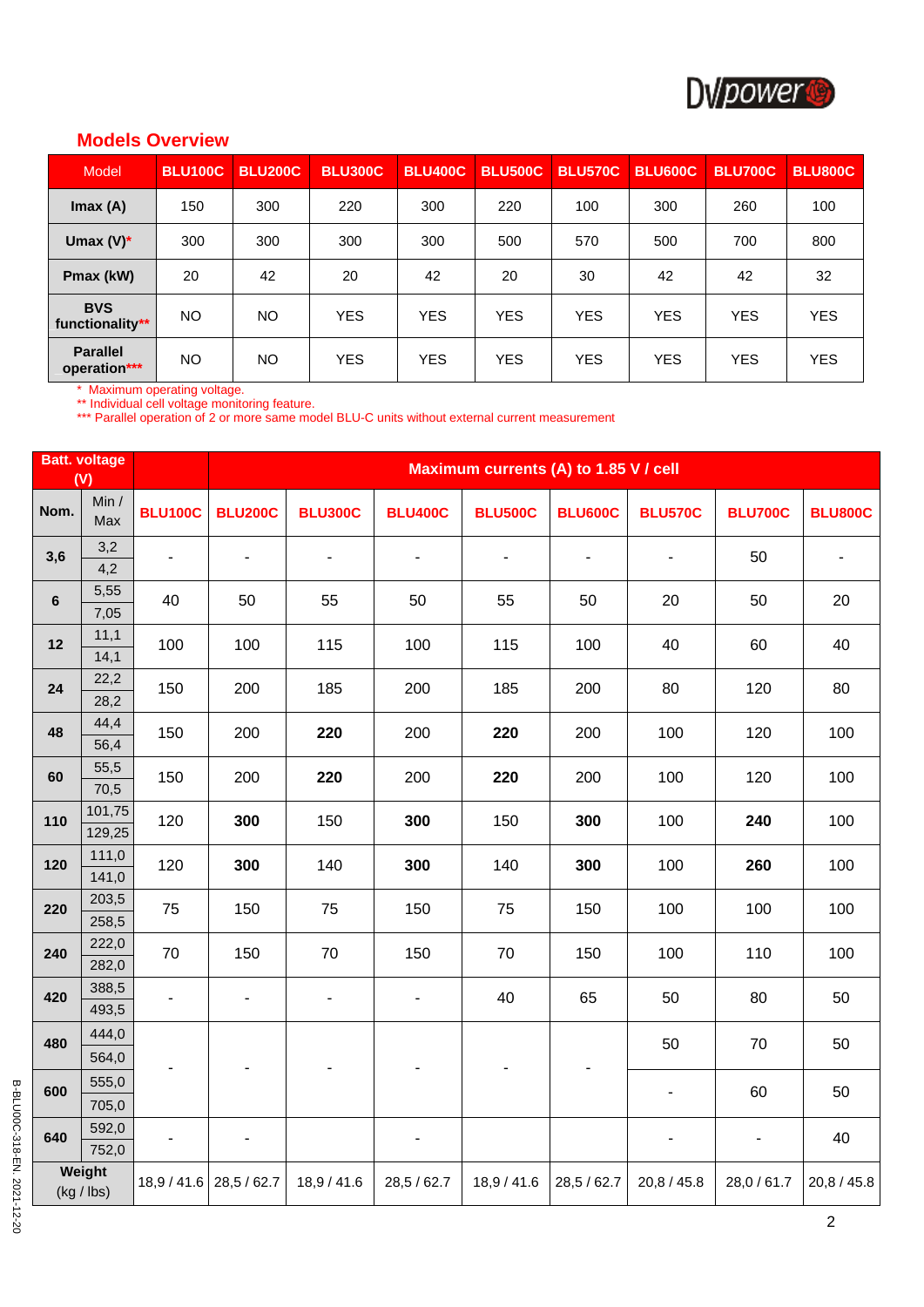

## **Application**

Typical application is measuring the capacity of batteries up to 800 V DC. Additionally, BLU-C & ZVD system enables full discharge of the battery (down to 0 V DC).

BLU-C can be applied to batteries that can be found in (but not limited to):

- Power plants
- Telecommunication systems
- Generator excitation systems

## **Connecting BLU-C to Battery**

#### **Single mode**

The BLU-C device can be connected to any battery test object by using a set of current cables and, optionally, a set of voltage sense cables. To maximize the accuracy and measurement repeatability, all clamps must have good connection to the battery terminals while any crossing between the cables should be avoided. The BLU-C displays an appropriate message if connection between a cable clamp and the corresponding battery terminal is not established.

#### **Parallel discharge test mode**

In case the required discharge current or power exceeds the capacity of a single BLU-C device, several (up to ten) devices can be connected in parallel. Only identical models can operate in parallel discharge mode.

Connection between BLU-C devices is established by using Ethernet ports and RS485 communication. The communication is based on a MASTER-SLAVE principle – arbitrary selected device is set as MASTER while all the other BLU-C devices should be set as SLAVE units. In the parallel connection the MASTER will discharge as much energy as possible; the remaining energy (discharge current / discharge power) will be discharged on the first SLAVE unit in a chaine. If MASTER and the first SLAVE does not have capacity to cover the discharge requirements, the remaining energy will be discharged on the next SLAVE in a chain, etc.

\* BLU100C & BLU200C models do not support testing in parallel discharge mode

- **Substations**
- Protection and control systems



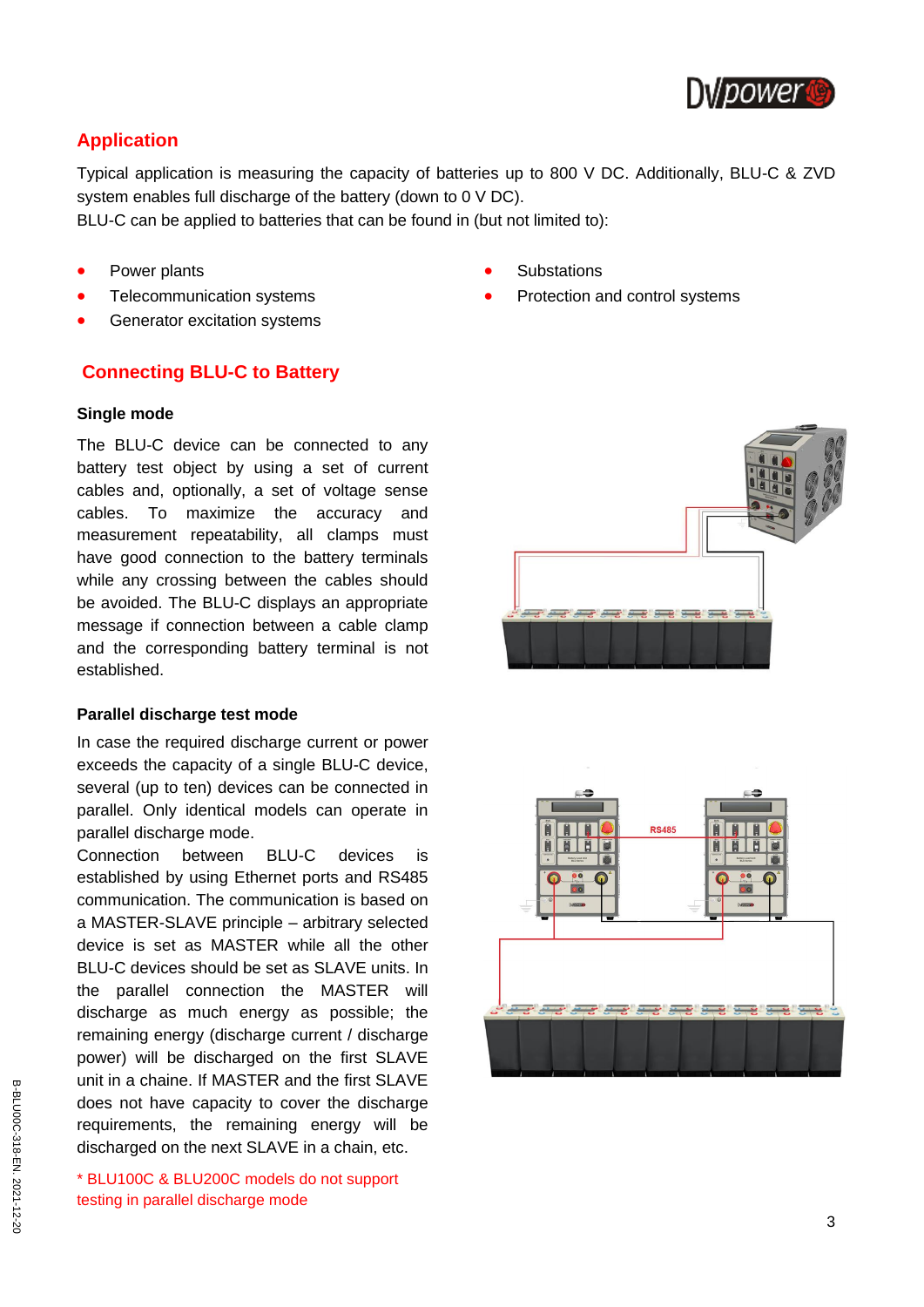

#### **Current Probe mode**

If the battery needs to supply its regular load continuously, the load current should be taken into account during the discharge test. Also, testing high-capacity battery strings may require engaging additional load units (such as Extra

Load BXL or any other load units). In both cases, the current probe should be used to enable BLU-C to regulate the total current / power.

The current probe can be connected in one of the following ways:

1. To measure the total discharge current (*Battery current mode*)



## **BLU-C + ZVD for Total Discharge (to 0 V)**

Zero Voltage Discharge Module ZVD Series is specially designed external module enabling full battery discharge (down to 0 V). It is designed to operate in a system with BLU (or BLU-C) providing total discharge of batteries with voltage up to 800 V DC.

The total battery discharge is required in the battery recycling process. It is important to discharge a battery completely before entering the recycling process, because the battery can contain some remanent energy. That remanent energy can be dangerous and create problems during the disassembling of a battery or even during its transportation. In order to prevent that,

2. To measure the current of all loads, except the BLU-C current (*Load current mode*)



we created the ZVD Series enabling a full battery discharge.

A single discharge down to 0 V will not extract all the energy from the battery. Once the discharge is finished, battery voltage will rise to some non-zero value, confirming there is still energy in the batery. The phenomenon is called the battery voltage rebound.

BLU & ZVD system improves the discharge process by discharging the battery in 2 steps:

*Step 1*: Efficient (up to 60 A) and controlled (current is constant down till 0 V is reached) discharge until battery voltage drops to 0 V.

*Step 2*: ZVD short-circuits the battery to remove the remaining energy.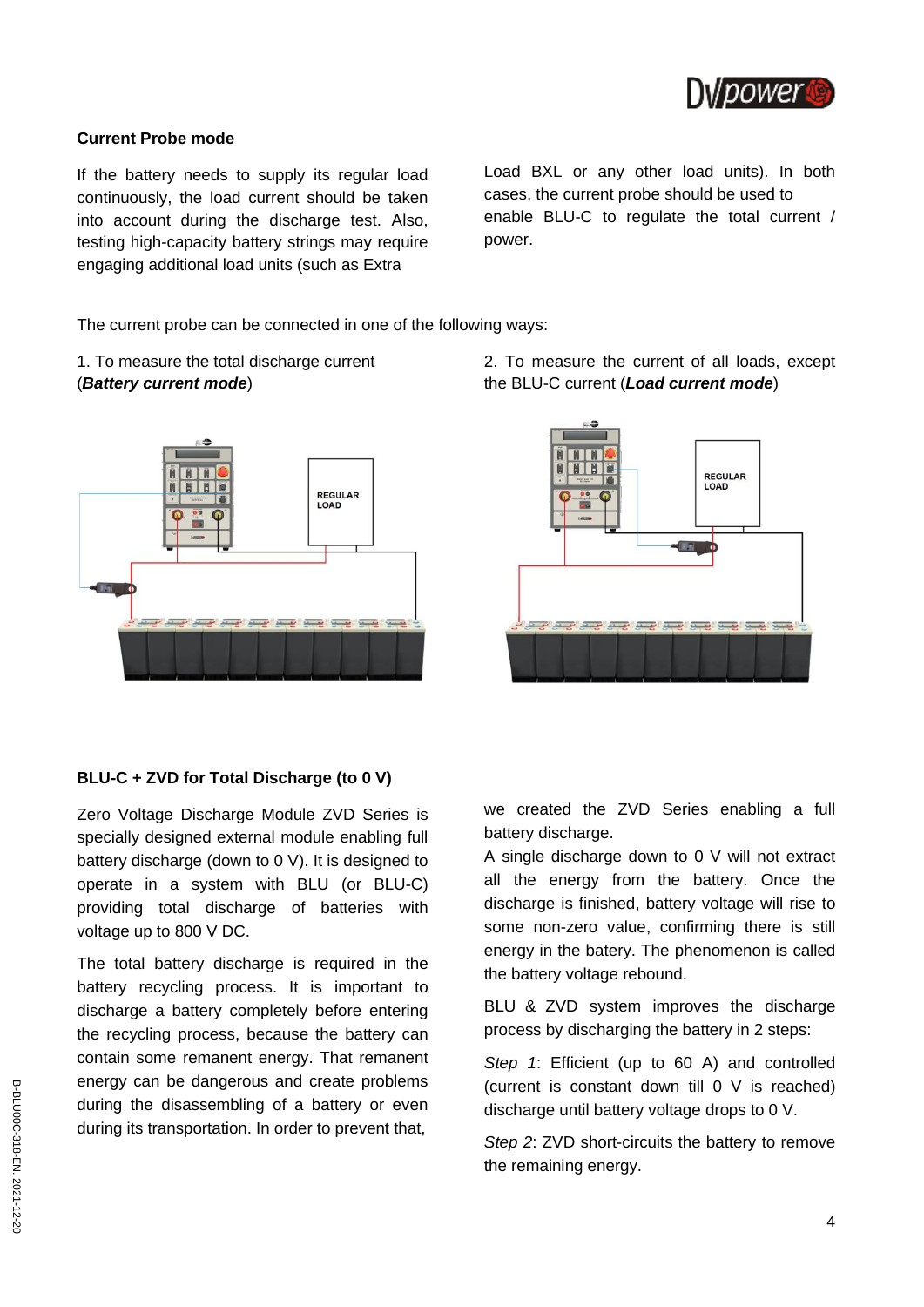

## **Benefits and Features**

- Battery capacity measurement by conducting a discharge test, in compliance with corresponding IEEE, IEC and other relevant standards
- Full battery discharge (down to 0 V) when additional ZVD module is used
- *Constant I*, *Constant P*, *Constant R, Constant U* operation modes
- Several Load profile operation modes: *Load profile I*, *Load profile P* and *Load profile R*, enable simulating load characteristics variation during a discharge test
- Real-time test parameters monitoring on 7 inch touch screen display, including Voltage / Time and Capacity / Time graphs
- Cell parameters measurement and monitoring (voltage/intercell voltage/temperature)
- Temperature controlled discharge process
- Parallel operation feature for identical models (*not provided for the BLU100C & BLU200C models*)
- Enables testing batteries while in service
- Test settings can be modified during the test
- Ambient and cell temperature measurement feature
- Test resume feature in case of interrupted power supply
- Results saved in the internal memory can be downloaded to u USB and transferred to a PC for analysis and report generation
- Adjustable alarm and shutdown parameters for preventing excessive discharge

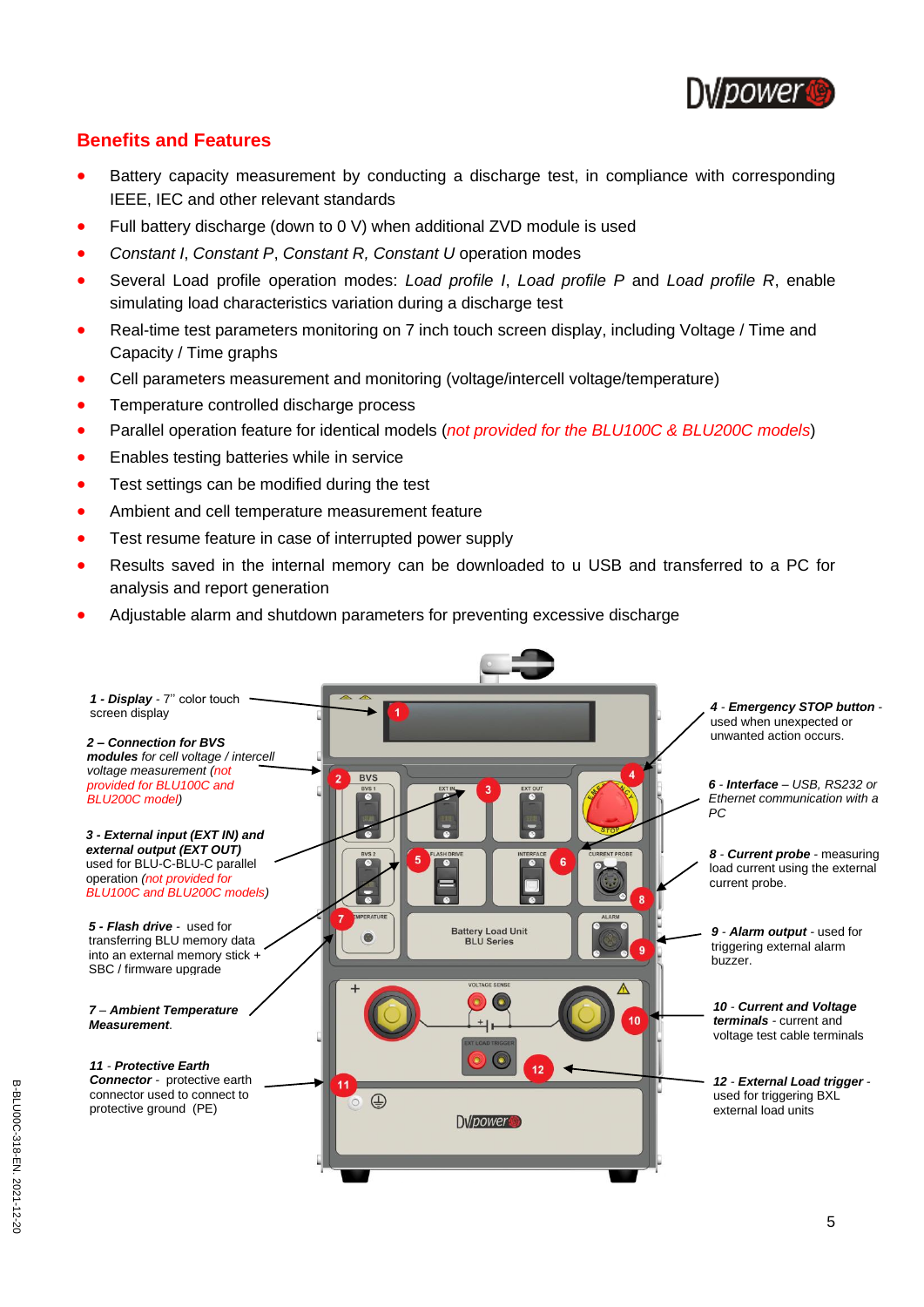

## **Cell Voltage Measurement Feature**

#### **Combining BLU-C and BVR22**

Battery Voltage Recorder Series BVR22 is a lightweight, user-friendly, rechargeable handheld device intended for individual battery cell voltage and temperature measurement while the battery is either in online or offline mode. When used in a system with the BLU-C device it serves as an efficient supplement to the battery capacity testing.

Options and features of the BVR22 model areresented in the table below.

| - String and cell voltage, cell (electrolyte)/ambient temperature, DC current<br>measurement using current clamps. |
|--------------------------------------------------------------------------------------------------------------------|
|                                                                                                                    |
| - Simultaneous string voltage and DC current measurement                                                           |
| - Bluetooth communication with external Density Meter                                                              |
| <b>Measurement range</b>                                                                                           |
| - String / Cell Voltage: $\pm$ 600 V DC                                                                            |
| - Current / Intercell voltage: $\pm$ 1 V DC                                                                        |
| <b>Data Transfer:</b> Bluetooth and USB to PC                                                                      |

#### **Combining BLU-C and BVS**

DV Power battery voltage supervisor – BVS, is an accurate battery voltage monitoring system that monitors the state of health of battery systems. It records important battery parameters such as battery voltage, inter-cell connection voltage, and ambient temperature. Because of that, it can be a support tool for BLU during

capacity testing. There are two types of DV Power battery voltage supervisors:

- BVS One cell voltage module measures 1 cell
- BVS-4 One cell voltage module measures 4 cells

| <b>Series</b>                 | <b>BVS</b>                                                                                                    | $BVS-4$                                                          |
|-------------------------------|---------------------------------------------------------------------------------------------------------------|------------------------------------------------------------------|
| Picture                       | $\bullet$ $\circ$<br><b>Delivery</b><br>$\circ$<br>$\boxed{^w}$<br>$\mathbf{BVS}\xspace_{\text{RMEI}}$<br>△ 回 | <b>Dulklassing</b><br>$\circ$<br>$\bar{\mathbb{C}}$<br>BVS<br>△回 |
| No. of Measured Cells         | One module measures one cell                                                                                  | One module measures four cells                                   |
| Inter-cell Connection Voltage | $\checkmark$                                                                                                  | ×                                                                |
| Cell Temperature              | YES (one temperature channel per cell)                                                                        | YES (one temperature channel per 4 cells)                        |
| Ambient Temperature           | ✓                                                                                                             | $\checkmark$                                                     |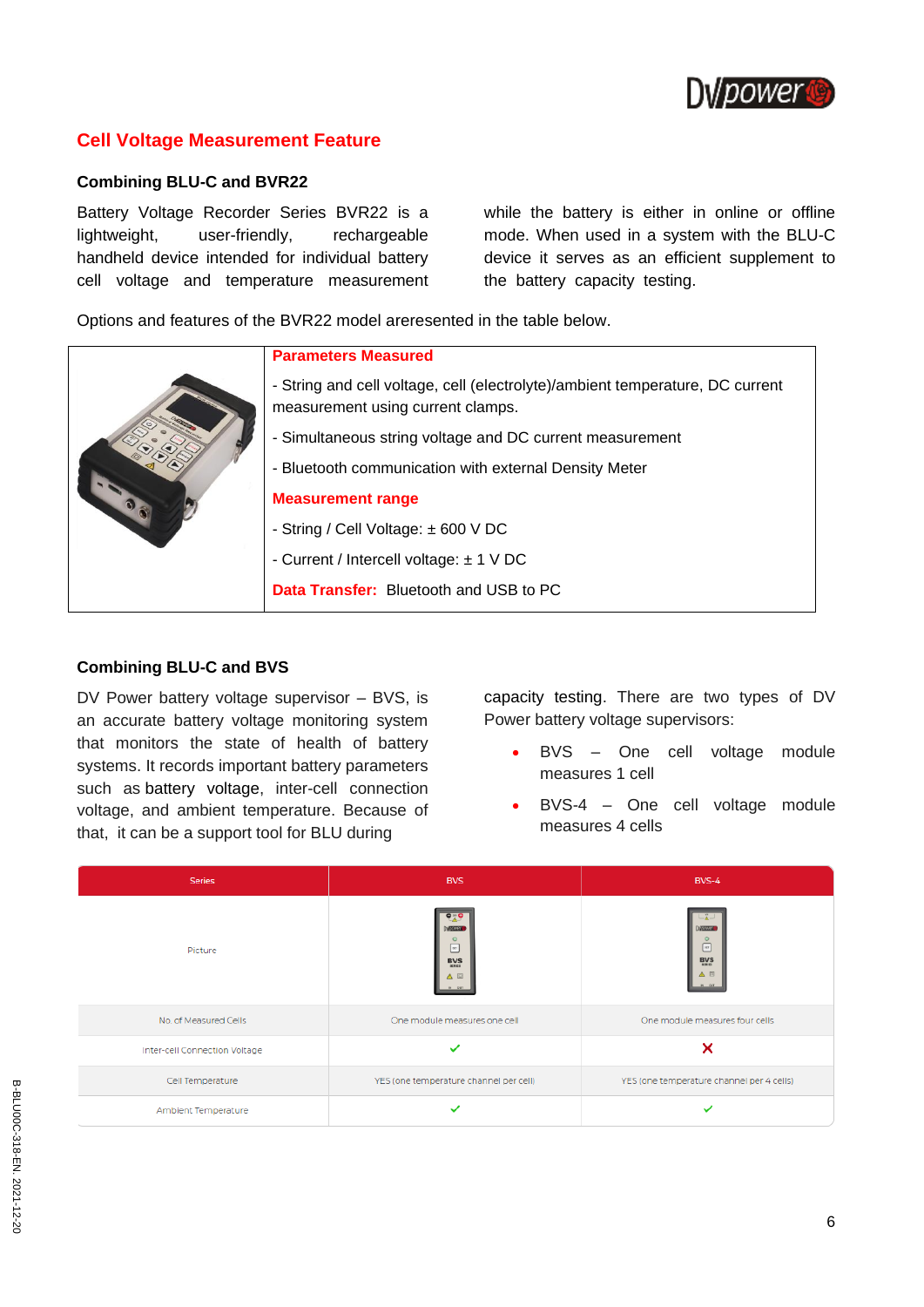

#### **DV-B Win Software**

The DV-B Win software is included in the purchase price, and all its updates are free of charge. Using the DV-B Win software a test can be controlled, performed and observed from a PC (or notebook), and the results can be saved directly on a PC (or notebook). Communication between the BLU and a PC (or notebook) is achieved through a USB cable. Using DV-B Win the results can be arranged and printed for a report in a selectable format as an XLS, PDF,

Word, or RTF format. Also, the possibility of importing other types of data format (jpg, png, doc) into standardized DV-B Win report is provided, as well as exporting the numerical and graphical results from DV-B Win into customizable report. Additionally, the software provides a possibility of setting extra parameters (cell voltage, string voltage, capacity and time) for alarming and ending the test.

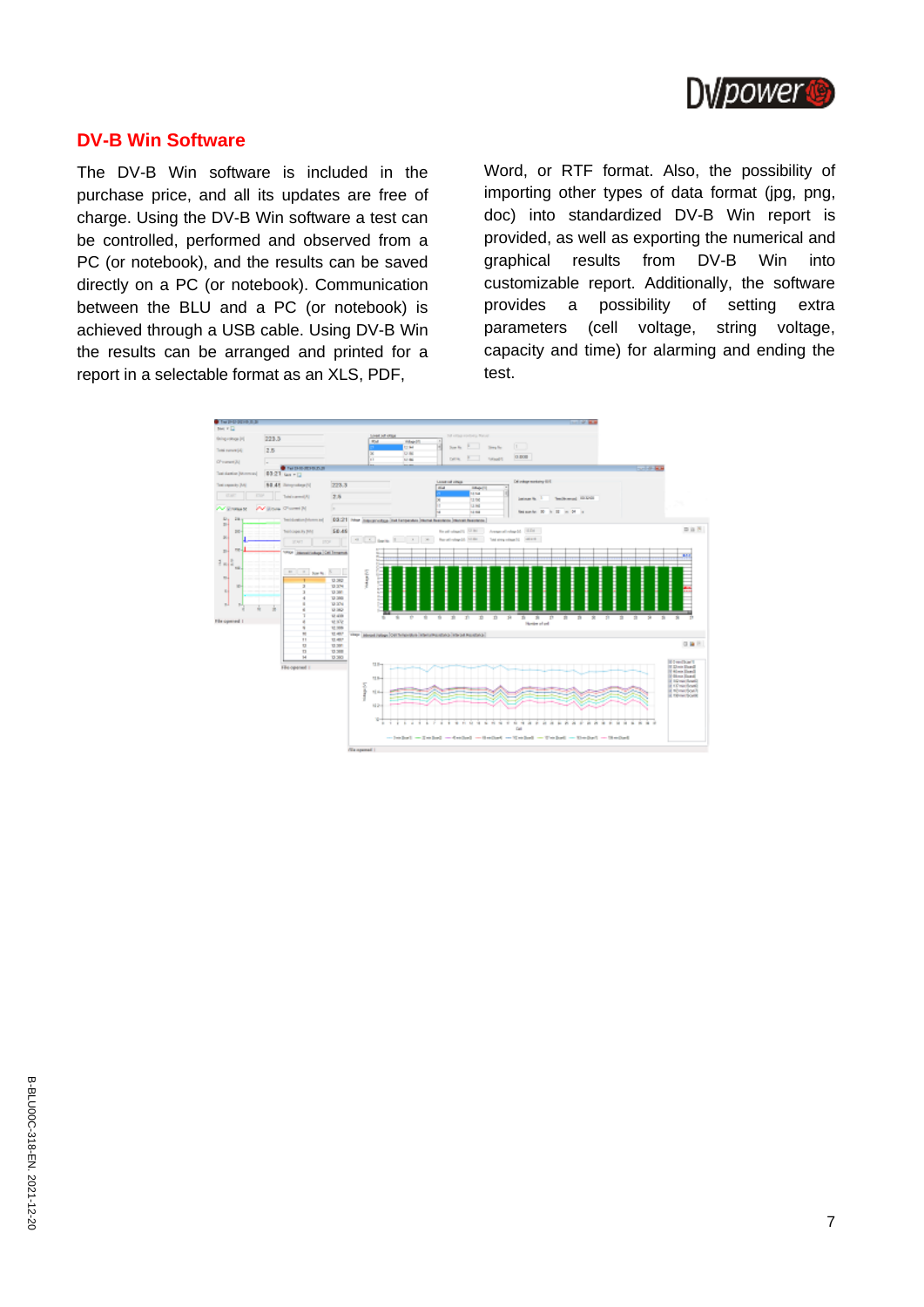

## **Technical Data**

#### **Mains Power Supply**

- Connection according to IEC/EN60320-1; C320
- Voltage: 90 V – 264 V AC, 50 / 60 Hz, single-phase
- Input power: 200 W (BLU-C), 400 W (BLU-C + BVS)

#### **Dimensions and Weights**

| <b>Model</b>   | <b>Dimensions</b>                               | <b>Weight</b>          |
|----------------|-------------------------------------------------|------------------------|
| <b>BLU100C</b> | 520 x 265 x 412 mm                              | 18,9 kg                |
| (without acc.) | 20.5 x 10.5 x 16.2 in                           | 41.6 lbs.              |
| <b>BLU200C</b> | 590 x 280 x 600 mm                              | 28,5 kg                |
| (without acc.) | 23.2 x 11.0 x 23.6 in                           | 62.7 lbs               |
| <b>BLU300C</b> | 520 x 265 x 412 mm                              | 18,9 kg                |
| (without acc.) | 20.5 x 10.5 x 16.2 in                           | $41.6$ lbs.            |
| <b>BLU400C</b> | 590 x 280 x 600 mm                              | 28,5 kg                |
| (without acc.) | 23.2 x 11.0 x 23.6 in                           | 62.7 lbs               |
| <b>BLU500C</b> | 520 x 265 x 412 mm                              | 18,9 kg                |
| (without acc.) | 20.5 x 10.5 x 16.2 in                           | $41.6$ lbs.            |
| BLU600C        | 590 x 280 x 600 mm                              | 28,5 kg                |
| (without acc.) | 23.2 x 11.0 x 23.6 in                           | 62.7 lbs               |
| <b>BLU570C</b> | 520 x 260 x 436 mm                              | 20,8 kg                |
| (without acc.) | 20.5 x 10.2 x 17.1 in                           | 45.8 lbs.              |
| <b>BLU700C</b> | 590 x 280 x 600 mm                              | 28,0 kg                |
| (without acc.) | 23.2 x 11.0 x 23.6 in                           | 61.7 lbs               |
| BLU800C        | 520 x 260 x 436 mm                              | 20,8 kg                |
| (without acc.) | 20.5 x 10.2 x 17.1 in                           | 45.8 lbs.              |
| <b>CVM</b>     | 66 x 28 mm x 139 mm<br>2.6 in x 1.1 in x 5.5 in | $0.14$ ka<br>$0.3$ lbs |

## **Measurement**

#### **Internal current measurement**

| <b>Model</b>   | Range          | <b>Resolution</b> |
|----------------|----------------|-------------------|
| <b>BLU100C</b> | $0 - 300$ A DC | 0.1A              |
| <b>BLU200C</b> | $0 - 400$ A DC | 0.1A              |
| <b>BLU300C</b> | $0 - 300$ A DC | 0,1 A             |
| <b>BLU400C</b> | $0 - 400$ A DC | 0.1A              |
| <b>BLU500C</b> | $0 - 300$ A DC | 0.1 A             |
| <b>BLU600C</b> | $0 - 400$ A DC | 0.1A              |
| <b>BLU570C</b> | 0 – 200 A DC   | 0.1 A             |
| <b>BLU700C</b> | $0 - 400$ A DC | 0.1A              |
| <b>BLU800C</b> | 0 – 200 A DC   | 0.1A              |

#### **Current measurement**

- Display range:  $0 2999.9$  A DC
- Basic accuracy:  $\pm$  (0,5 % of reading + 0,1 A)
- Resolution: 0,1 A

#### **Internal voltage measurement**

| <b>Type</b>                               | Range                                                                                                                                                                                                                  | Res.           |
|-------------------------------------------|------------------------------------------------------------------------------------------------------------------------------------------------------------------------------------------------------------------------|----------------|
| <b>Battery</b><br>voltage                 | BLU100C/BLU200C/BLU300C/<br><b>BLU400C:</b><br>$0 - 300$ V DC<br><b>BLU500C/BLU600C:</b><br>$0 - 500 VDC$<br><b>BLU570C:</b><br>$0 - 570$ V DC<br><b>BLU700C:</b><br>$0 - 700 VDC$<br><b>BLU800C:</b><br>$0 - 800 VDC$ | 0.1V           |
| <b>Cell voltage</b>                       | $± 30 V$ DC                                                                                                                                                                                                            | $1 \text{ mV}$ |
| <b>Intercell</b><br>connection<br>voltage | $± 50$ mV DC                                                                                                                                                                                                           | 1 µ v          |

#### **Typical voltage measurement accuracy**

- For BLU-C:  $\pm 0.5$ % of reading  $\pm 0.1$  V (0 - 800 V DC)
- For BVS:  $±50$  mV DC:  $±$  (1% rdg + 1% F.S)  $±1$  V DC:  $±$  (0,1% rdg + 0,1% F.S)  $\pm 30$  V DC:  $\pm$  (0,1% rdg + 0,1% F.S)

#### **Time measurement**

• Typical accuracy:  $± 0,1%$  of reading  $± 1$  digit

#### **Display**

#### **Size**

• 7 inch color touch screen display

#### **Range / Resolution**

- Current:  $0 2999.9$  A DC / 0.1 A
- Voltage: 0 999,9 V DC / 0,1 V
- Capacity:  $0 9999,9$  Ah / 0,1 Ah
- Time: 00h:00m:00s 23h:59m:59s / 1 sec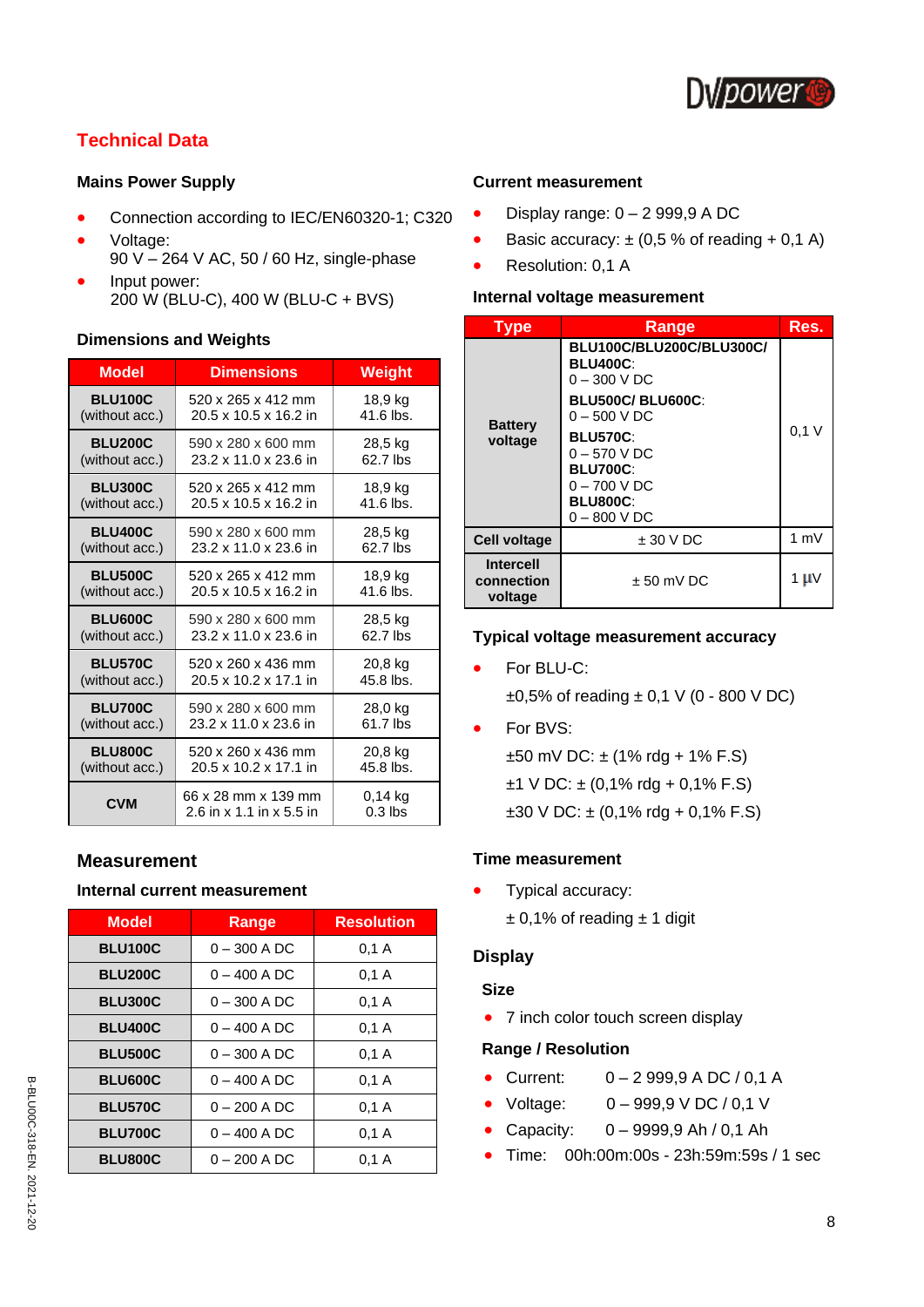

#### **Input for current probe**

- Range:  $0 1$  V DC
- Input impedance:  $> 1$  MΩ

### **Communication with PC**

- USB
- RS232 (optional)
- Ethernet (optional)

## **Load section**

- **Battery voltage** 5,25**\*** – 300 V: BLU100C/ BLU200C, BLU300C/ BLU400C 5,25**\*** – 500 V: BLU500C/ BLU600C 5,25**\*** – 570 V: BLU570C
	- 3,0**\*** 700 V: BLU700C 5,25**\*** – 800 V: BLU800C

**\*** Total discharge down to 0 V available with ZVD module

- Power: BLU100C/ BLU300C/ BLU500C: 20 kW (max) BLU200C/ BLU400C/ BLU600C/ BLU700C: 42 kW (max) BLU570C: 30 kW (max) BLU800C: 32 kW (max)
- Discharge modes: Constant current / power / resistance; current, power or resistance profile mode

## **Constant current (Const I)**

| <b>Model</b>      | Range                                 |
|-------------------|---------------------------------------|
| <b>BLU100C</b>    | $0 - 150$ A DC (20 kW)*               |
| <b>BLU200C</b>    | $0 - 300$ A DC $(42$ kW) <sup>*</sup> |
| <b>BLU300C</b>    | $0 - 220$ A DC (20 kW)*               |
| <b>BLU400C</b>    | $0 - 300$ A DC (42 kW)*               |
| <b>BLU500C</b>    | $0 - 220$ A DC (20 kW)*               |
| <b>BLU600C</b>    | $0 - 300$ A DC (42 kW)*               |
| <b>BLU570C</b>    | $0 - 100$ A DC (30 kW)*               |
| <b>BLU700C</b>    | $0 - 260$ A DC (42 kW)*               |
| <b>BLU800C</b>    | $0 - 100$ A DC (32 kW)*               |
| <b>ZVD module</b> | $0 - 60$ A                            |

Maximum discharge power

Typical accuracy:  $\pm$  (0,5% of reading + 0,2 A)

- Resolution: 0,1 A
- Ripple: max ±0,4 A peak

## **Constant resistance (Const R)**

| <b>Model</b>   | <b>Resistance</b>   |
|----------------|---------------------|
| <b>BLU100C</b> | $0.1 - 3000 \Omega$ |
| <b>BLU200C</b> | $0.1 - 3000 \Omega$ |
| <b>BLU300C</b> | $0.1 - 3000 \Omega$ |
| <b>BLU400C</b> | $0.1 - 3000 \Omega$ |
| <b>BLU500C</b> | $0.1 - 5000 \Omega$ |
| <b>BLU600C</b> | $0.1 - 5000 \Omega$ |
| <b>BLU570C</b> | $0.2 - 5700 \Omega$ |
| <b>BLU700C</b> | $0.1 - 7000 \Omega$ |
| <b>BLU800C</b> | $0.2 - 8000 \Omega$ |

- Typical accuracy:  $± 1\%$
- Resolution: up to 0,01  $\Omega$

## **Constant power (Const P)**

| <b>Model</b>        | Range                    | Res. (max)            |
|---------------------|--------------------------|-----------------------|
| <b>BLU100C</b>      | $0 - 20$ kW*             | 0,01 kW               |
| <b>BLU200C</b>      | $0 - 42$ kW <sup>*</sup> | 0,01 kW               |
| <b>BLU300C</b>      | $0 - 20$ kW*             | 0,01 kW               |
| <b>BLU400C</b>      | $0 - 42$ kW*             | 0,01 kW               |
| <b>BLU500C</b>      | $0 - 20$ kW <sup>*</sup> | 0,01 kW               |
| <b>BLU600C</b>      | $0 - 42$ kW <sup>*</sup> | 0,01 kW               |
| <b>BLU570C</b>      | $0 - 30$ kW <sup>*</sup> | 0,01 kW               |
| <b>BLU700C</b>      | $0 - 42$ kW <sup>*</sup> | 0,01 kW               |
| <b>BLU800C</b><br>. | $0 - 32$ kW <sup>*</sup> | 0,01 kW<br>0.00001000 |

Instrument max. power derates at temperatures over +35°C (+95°F).

- Typical power accuracy measurement: ±1%
- Ripple: max 0,2 kW

#### **Available languages**

• English, German

#### **Warranty**

• 3 years + additional 1 (one) year upon registration on DV Power official website [\(www.dv-power.com\)](http://www.dv-power.com/).

#### **STOP parameters**

- **Battery voltage**
- **Capacity**
- Test time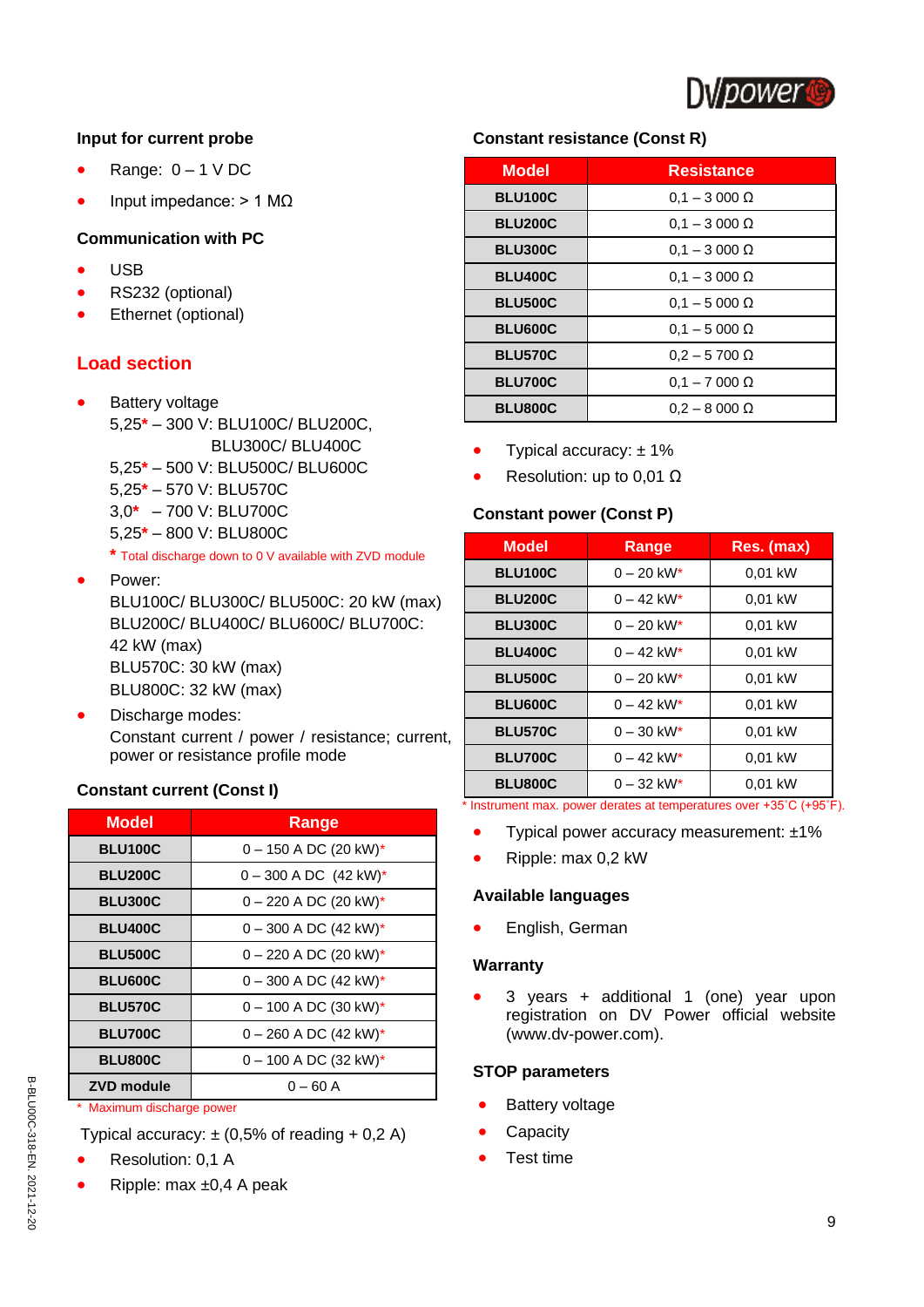

#### **Environment conditions**

- Operating temperature: -20 °C to +55 °C / -4 °F to +131 °F
- Storage & Transportation temperature: -40 °C to +70 °C / -40 °F to +158 °F
- Relative humidity: up to 95%, non-condensing
- Pollution degree: 2

#### **Shock/Vibration/Fall**

**Applicable Standards**

- Instrument: ETSI EN 300 019-2-7 class 7M2
- Instrument in transport case: ISTA 2A

• IEEE 450-2010, IEEE 1188-2005,

22 and other relevant standards • Electromagnetic Compatibility: - Directive 2014/30/EU (CE conform) \_Applicable standard: EN 61326-1

IEEE 1106-2015, IEC 60896-11, IEC 60896-

#### **Protection**

- Thermal cut-outs and automatic overload protection
- **Emergency Stop button**
- Overcurrent, overheat and overvoltage protection

### **Current probe specifications**

| <b>Current probe</b> | <b>Ranges</b> | mV/A - ratio            | <b>Supply</b> |
|----------------------|---------------|-------------------------|---------------|
| <b>Current clamp</b> | 30 A          | $10$ mV / A<br>From the |               |
| 30/300 A*            | 300 A         | $1 \text{ mV}$ / A      | instrument    |

\* 1 000 A current clamp can be provided on request.

#### **Encapsulation class / Ingress protections**

- IP20
- CAN/CSA-C22.2 No. 61010-1
- **Safety** 
	- Low Voltage Directive: Directive 2014/35/EU (CE conform)

Applicable standards, for a class I instrument, pollution degree 2, Installation category II: IEC EN 61010-1

*All specifications herein are valid at ambient temperature of + 25 °C /+ 77°F and recommended accessories. Specifications are subject to change without notice.*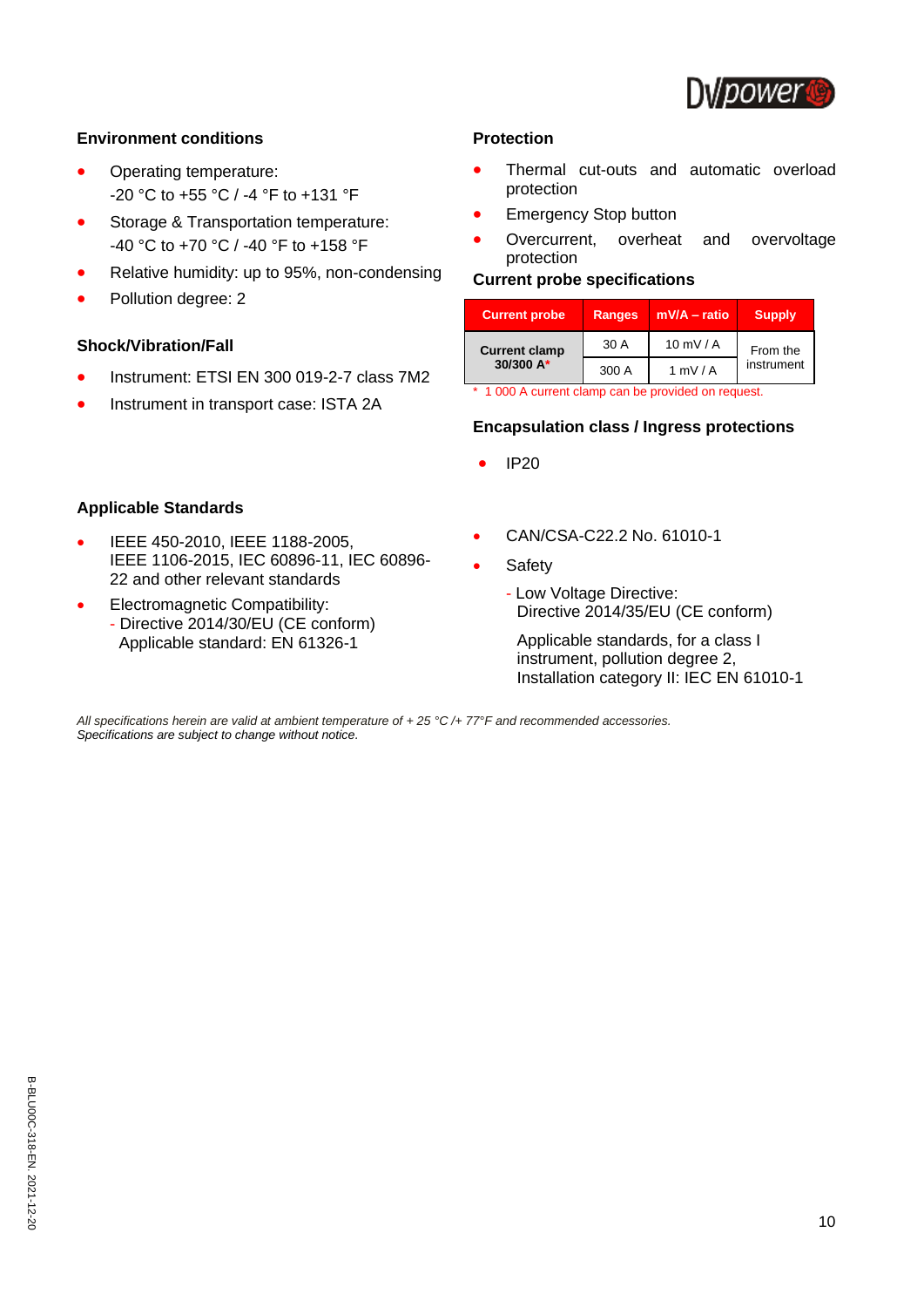

## **Accessories**